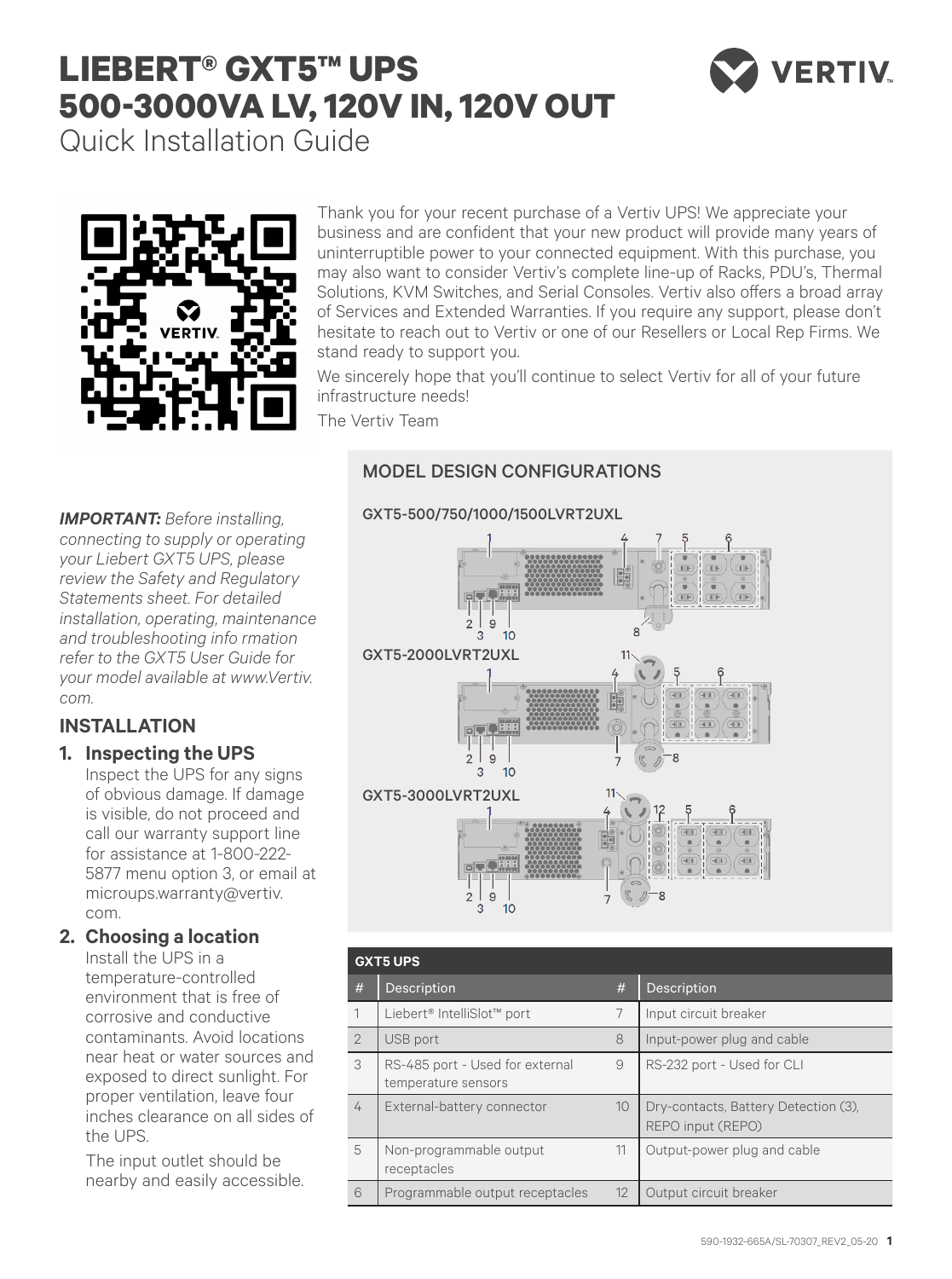



#### **3. Installing the UPS**

The UPS and optional External Battery Cabinets may be installed in either a tower or rack configuration.

- For tower installation, assemble and attach the tower support stands and spacers.
- For rack installation:
	- 1. Remove internal batteries from the UPS so it can be relocated into the rack more easily.
	- 2. Attach the handles to the UPS.
	- 3. Install the rail kit in the rack.

*NOTE: Align shelf of rack kit with*  rack U number for proper alignment.

- 4. Install the UPS in the rack.
- 5. Secure the handles to the rack.

After UPS installation, reinstall internal batteries.

| <b>WIRING</b>     |                              |  |
|-------------------|------------------------------|--|
| <b>Model</b>      | Recommended external breaker |  |
| GXT5-500LVRT2UXL  |                              |  |
| GXT5-750LVRT2UXL  | 12A                          |  |
| GXT5-1000LVRT2UXL |                              |  |
| GXT5-1500LVRT2UXL | 15 A                         |  |
| GXT5-2000LVRT2UXL | 20A                          |  |
| GXT5-3000LVRT2UXL | 30 A                         |  |

**VERTIV** 

#### Installing the UPS

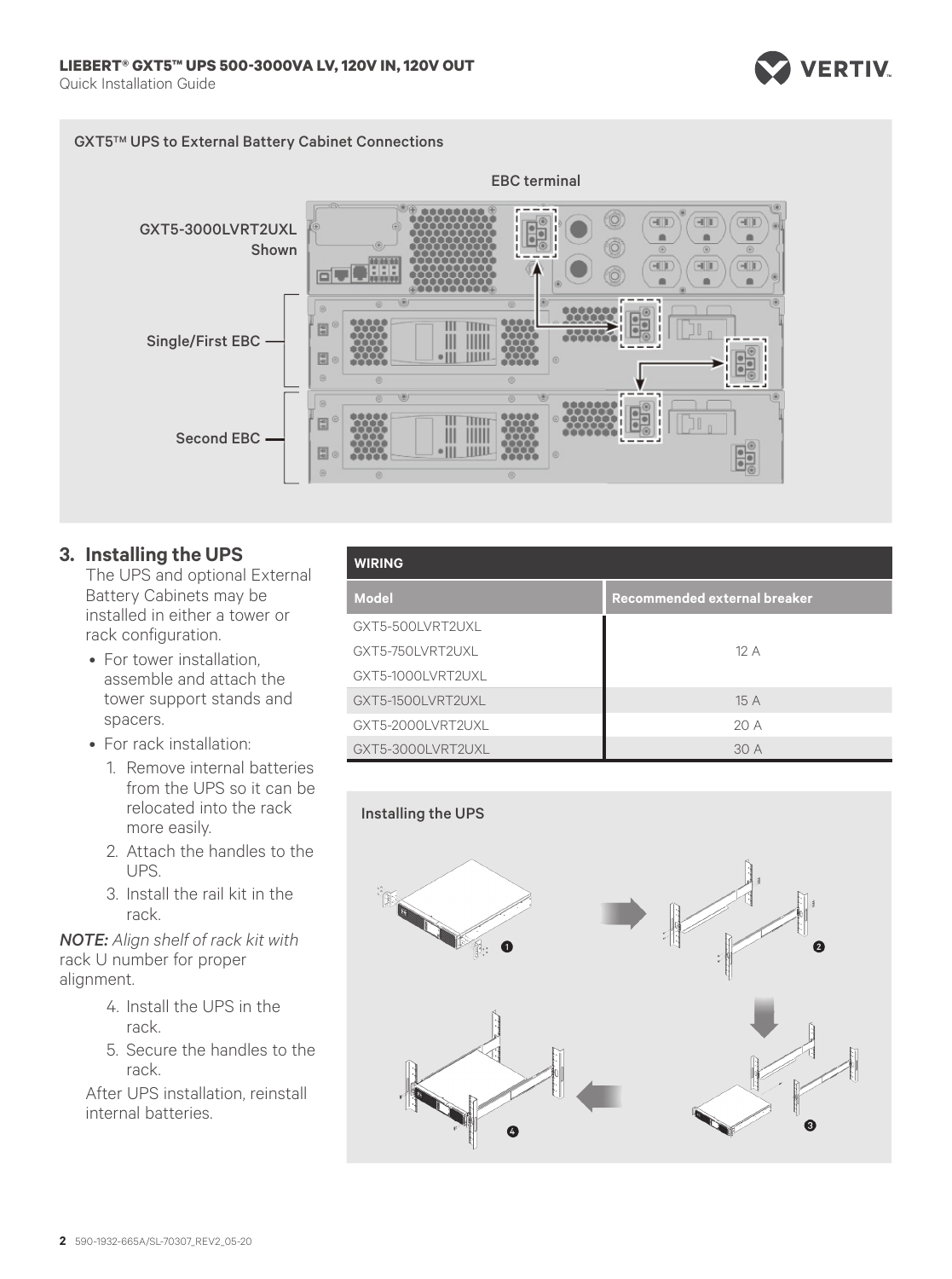## **CONNECTIONS**

#### **6. Connecting External Battery Cabinet (Optional)**

External battery cabinets (EBC) provide longer battery run-time for connected devices. Refer to GXT5 User Guide, to select the appropriate model and quantity for your GXT5 model and applications.

- Verify that the EBC breaker is in the "Off " position.
- Connect one end of the supplied EBC cable to the UPS and one end to the battery cabinet. If connecting more than one external battery, connect one end of the external battery cable to the second connector on the battery cabinet, then connect the other end to the next battery cabinet.

#### **7. Connecting the UPS to Receptacle**

The UPS is cord and plug connected using either a 5-15P input plug or a L5-20P input plug with adapter to 5-20P input plug depending on your model. Perform all wiring in accordance to all local and national electrical codes.

*The UPS is equipped with output receptacles. Connect the equipment to be protected to the output receptacles* 

*NOTE: Allow the batteries to charge at-least 8 hours before fi rst start-up to ensure adequate* 

*back-up time. The batteries charge when the UPS is connected to AC input regardles of the off /on status of the UPS.*

## **POWERING THE UPS**

*NOTE: Do not start the UPS until after the installation has been finished, the system is commissioned by an authorized engineer, and the external input circuit breakers have been closed.*

- 1. If an optional POD is installed, make sure the bypass switch is in "UPS" position.
- 2. Make sure the breaker supplying power to the UPS is closed, and close the input breaker on the rear of the UPS.
- 3. If necessary, use the LCD display or a connected computer to make any required settings. (Refer to the User Guide for confi guration set up.)
- 4. Close all output breakers on the rear of the UPS (or in an external panel board, if used).
- 5. If external battery cabinets are included, close the breakers on the rear of each cabinet.
- 6. Power-on the UPS using the Operation and Display Panel (see the illustration to the right) by pressing and holding the power button until the confi rmation dialog appears. Use the Up/Down arrows to select "YES", then press Enter.

*NOTE: During operation, the UPS may sound an alarm as the output receptacles are powered. You may press the Esc button for 2 seconds to silence the audible alarm.*

Operation and Display Panel

**VERTIV** 

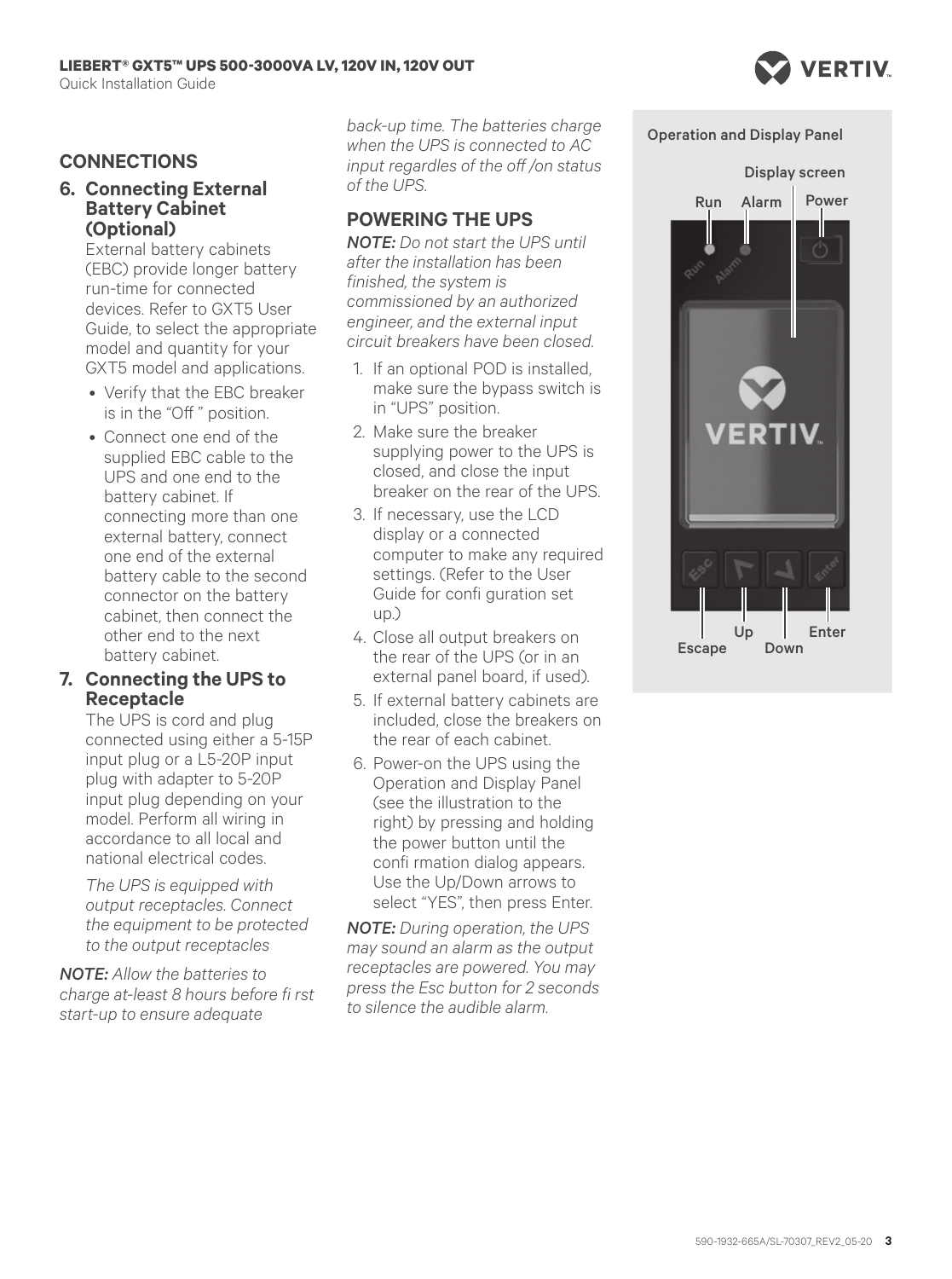

#### **To contact Vertiv Technical Support: visit www.Vertiv.com**

© 2020 Vertiv Group Corp. All rights reserved. Vertiv™ and the Vertiv logo are trademarks or registered trademarks of Vertiv Group Corp. All other names and logos referred to are<br>trade names, trademarks or registered trad

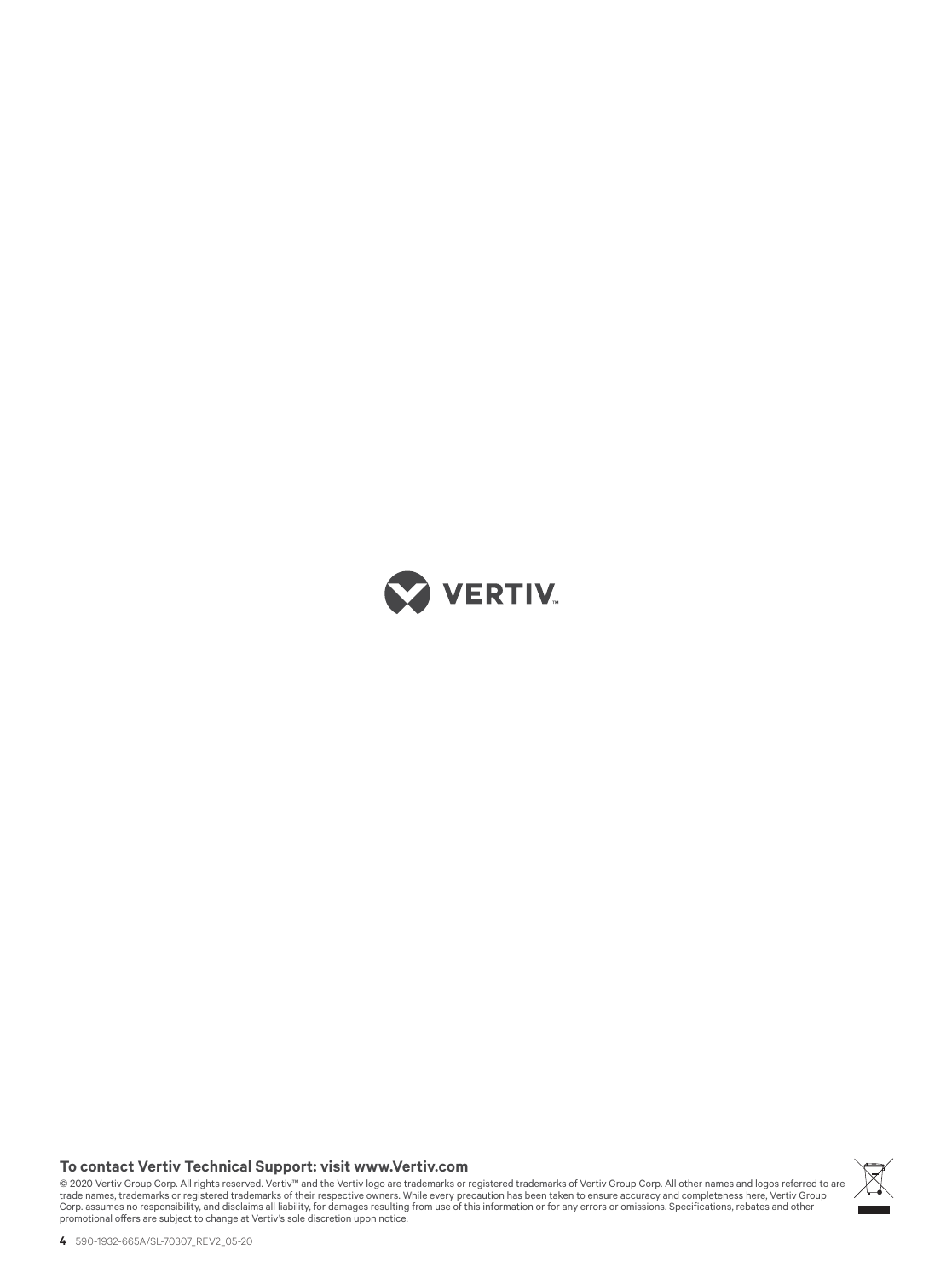## **UPS LIEBERT® GXT5™ 500-3000 VA LV, 120 V DE ENTRADA, 120 V DE SALIDA**



Guía de instalación rápida



Gracias por su compra reciente de un UPS de Vertiv. Valoramos que nos haya elegido y estamos seguros de que su nuevo producto le proporcionará muchos años de potencia ininterrumpible a su equipo conectado. Junto con la compra de este producto, debería también echar un vistazo a la línea completa de racks, PDU, soluciones térmicas, conmutadores KVM y consolas serie de Vertiv. Vertiv también ofrece una amplia gama de servicios y garantías ampliadas. Si necesita cualquier tipo de ayuda, no dude en contactar con Vertiv o con uno de nuestros distribuidores o representantes locales. Estamos a su servicio.

Esperamos sinceramente que siga eligiendo Vertiv para todas sus necesidades de infraestructura futuras.

El equipo Vertiv

## CONFIGURACIONES DE DISEÑO DEL MODELO

#### GXT5-500/750/1000/1500LVRT2UXL

*IMPORTANTE: Antes de instalar, conectar al suministro o utilizar el UPS Liebert GXT5, consulte la hoja de declaraciones regulatorias y de seguridad. Para obtener información detallada sobre la instalación, el funcionamiento, el mantenimiento y la solución de problemas, consulte la Guía del usuario de GXT5 correspondiente a su modelo, disponible en www.Vertiv.com.*

## **INSTALACIÓN**

## **1. Inspección del UPS**

Inspeccione el UPS para detectar signos de daños evidentes. Si hay daños visibles, no continúe y llame a nuestra línea de soporte de garantía al 1-800-222-5877, opción de menú 3, o envíe un correo electrónico a microups. warranty@vertiv.com.

#### **2. Elección de la ubicación**

Instale el UPS en un entorno de temperatura controlada que no tenga contaminantes corrosivos ni conductivos. Evite los lugares cercanos a fuentes de calor o agua y la exposición a la luz solar directa. Para una ventilación adecuada, deje un espacio libre de aproximadamente diez centímetros a cada lado del UPS.

La toma de entrada debe estar en un lugar cercano y de fácil acceso.



| <b>UPS GXT5</b> |                                                                       |                 |                                                                   |
|-----------------|-----------------------------------------------------------------------|-----------------|-------------------------------------------------------------------|
| N. <sup>o</sup> | Descripción                                                           | N. <sup>o</sup> | Descripción                                                       |
|                 | Puerto Liebert® IntelliSlot™                                          | 7               | Disyuntor de entrada                                              |
| $\mathcal{P}$   | Puerto USB                                                            | 8               | Cable y conector de alimentación de<br>entrada                    |
| 3               | Puerto RS-485: Se utiliza para los<br>sensores de temperatura externa | 9               | Puerto RS-232: Se utiliza para CLI                                |
| 4               | Conector de la batería externa                                        | 10 <sup>°</sup> | Contactos secos, detección de batería<br>(3), entrada REPO (REPO) |
| 5               | Receptáculos de salida no<br>programables                             | 11              | Cable y conector de alimentación de<br>salida                     |
| 6               | Receptáculos de salida programables                                   | 12              | Disyuntor de salida                                               |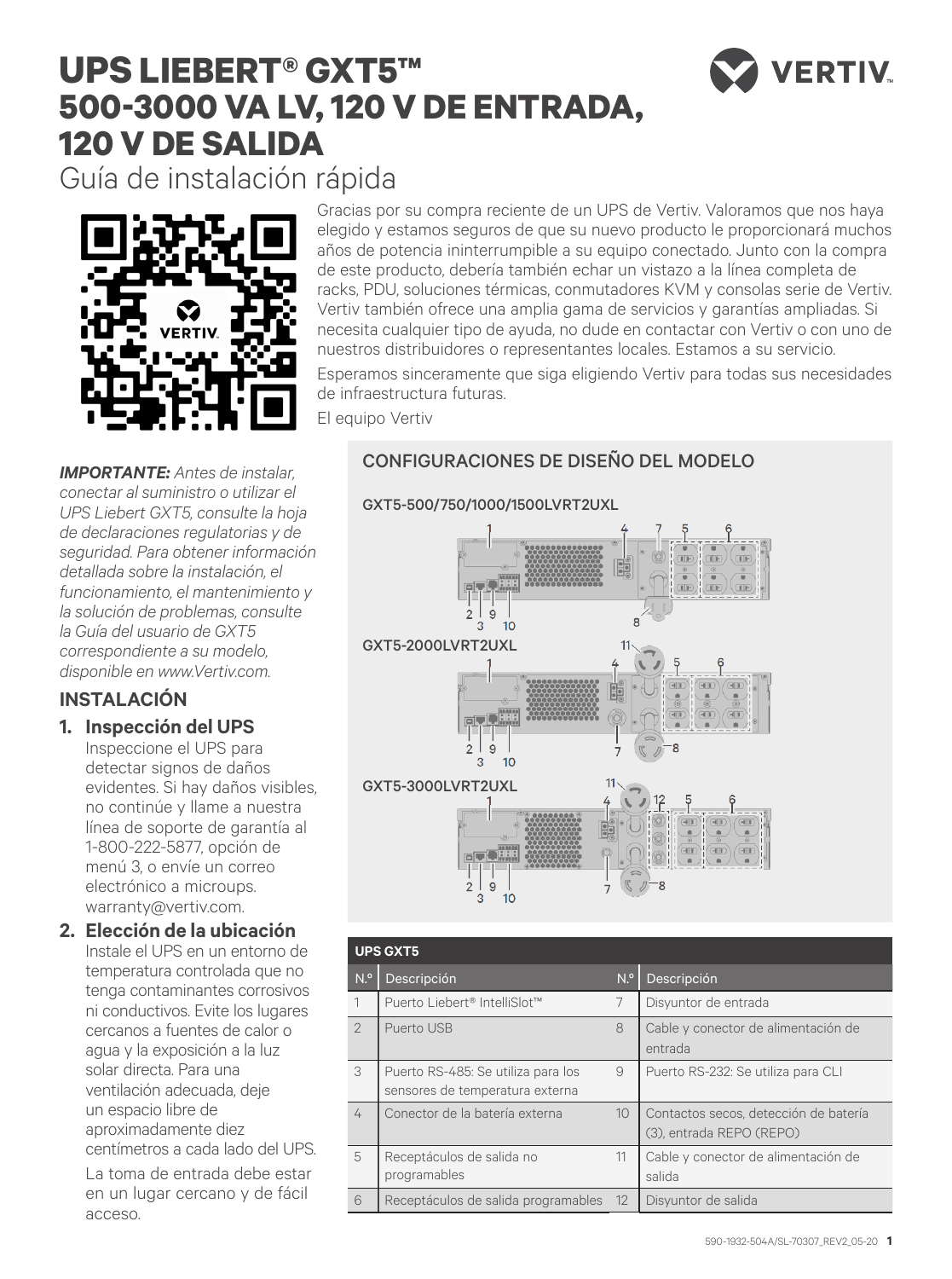

Conexiones del UPS GXT5TM al gabinete de la batería externo



**3. Instalación del UPS**

El UPS y los gabinetes de la batería externos opcionales pueden instalarse en una configuración de torre o rack.

- Para la instalación en torre, monte y fije los pies de soporte de la torre y los espaciadores.
- Para la instalación en rack:
	- 1. Retire las baterías internas del UPS, para que pueda trasladarse al rack más fácilmente.
	- 2. Acople los mangos en el UPS.
	- 3. Instale el kit de rieles en el rack.

*NOTA: Alinee el estante del kit del rack* con el número U del rack para conseguir la alineación correcta.

- 4. Instale el UPS en el rack.
- 5. Afiance los mangos en el rack.

Tras montar el UPS, vuelva a instalar las baterías internas.

| <b>CABLEADO</b>    |                               |  |
|--------------------|-------------------------------|--|
| <b>Modelo</b>      | Disyuntor externo recomendado |  |
| GXT5-500LVRT2UXL   |                               |  |
| GXT5-750LVRT2UXL   | 12A                           |  |
| GXT5-1.000LVRT2UXL |                               |  |
| GXT5-1.500LVRT2UXL | 15 A                          |  |
| GXT5-2.000LVRT2UXL | 20A                           |  |
| GXT5-3.000LVRT2UXL | 30 A                          |  |

#### Instalación del UPS

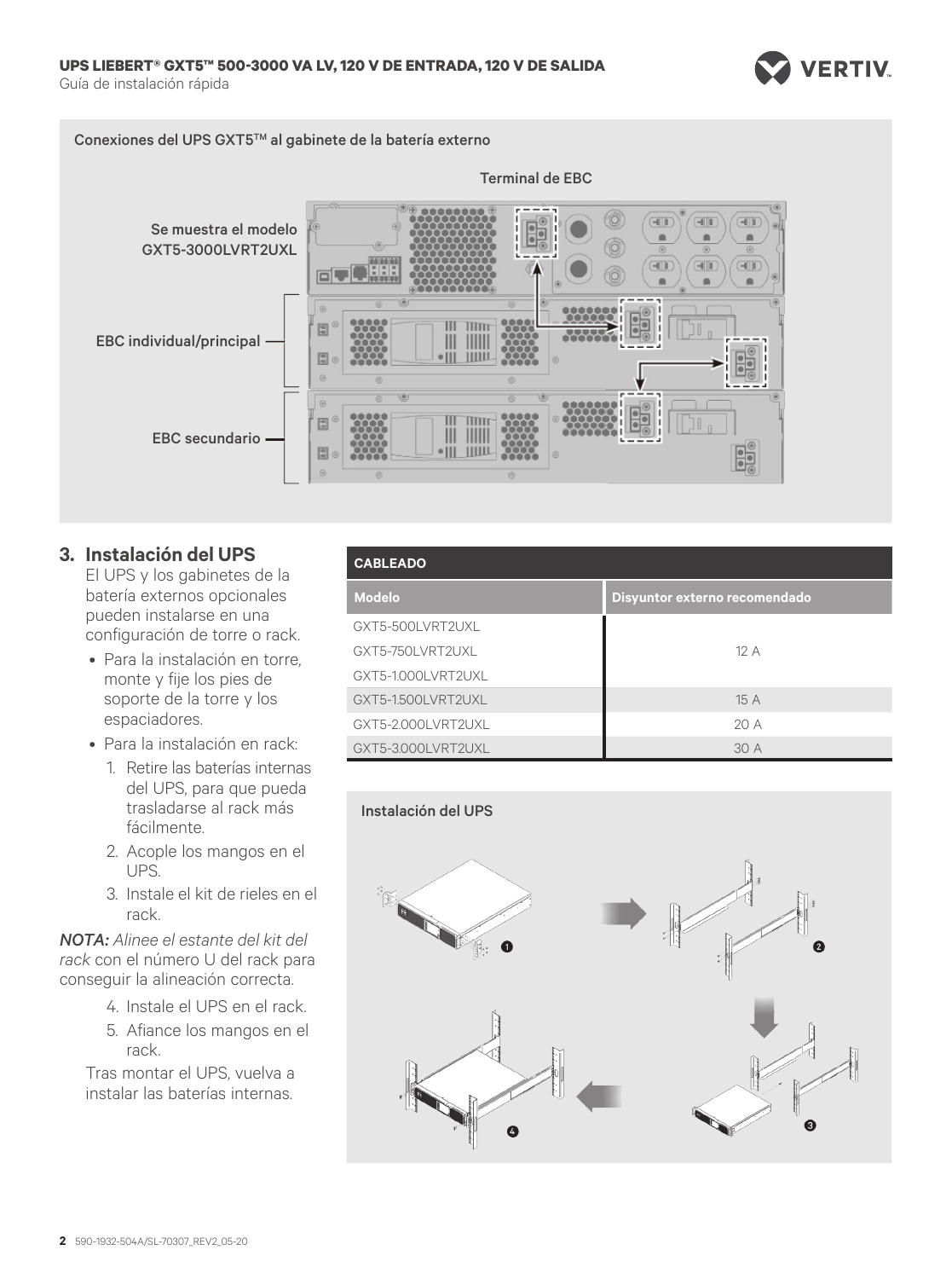## **UPS LIEBERT® GXT5™ 500-3000 VA LV, 120 V DE ENTRADA, 120 V DE SALIDA**

Guía de instalación rápida



## **CONEXIONES**

#### **6. Conexión del gabinete de la batería externo (opcional)**

Los gabinetes de la batería externos (EBC) permiten un tiempo de funcionamiento más prolongado de los dispositivos conectados. Consulte la Guía del usuario de GXT5 para seleccionar la cantidad y el modelo adecuados para sus aplicaciones y su modelo GXT5.

- Compruebe que el disyuntor del EBC esté en la posición "Off" (Apagado).
- Conecte un extremo del cable del EBC proporcionado al UPS y el otro al gabinete de la batería. Si conecta más de una batería externa, conecte un extremo del cable de la batería externa al segundo conector del gabinete de la batería y, a continuación, conecte el otro extremo al siguiente gabinete de la batería.

#### **7. Conexión del UPS al receptáculo**

El UPS se conecta por medio de un cable y un enchufe mediante un enchufe de entrada 5-15P o bien el enchufe de entrada L5-20P con adaptador al enchufe de entrada 5-20P según el modelo. Realice todo el cableado de acuerdo con los códigos eléctricos nacionales y locales.

*El UPS está equipado con receptáculos de salida. Conecte el equipo que desea proteger en los receptáculos de salida.* 

*NOTA: Deje cargar las baterías al menos 8 horas antes del primer uso para garantizar un tiempo de reserva adecuado. Las baterías se cargan cuando el UPS está conectado a una entrada de CA, sin importar si el UPS está encendido o apagado.*

## **ENCENDIDO DEL UPS**

*NOTA: No encienda el UPS hasta que haya finalizado la instalación, un ingeniero autorizado ponga en servicio el sistema y los disyuntores de la entrada externa estén cerrados.*

- 1. Si instala una POD opcional, asegúrese de que el interruptor de bypass esté en la posición "UPS".
- 2. Asegúrese de que el disyuntor que suministra potencia al UPS esté cerrado y cierre el disyuntor en la parte posterior del UPS.
- 3. Si es necesario, use la pantalla LCD o una computadora conectada para realizar los ajustes requeridos (para ver los ajustes de configuración, consulte la Guía del usuario).
- 4. Cierre todos los disyuntores de salida en la parte posterior del UPS (o en un tablero de paneles externo, si se utiliza).
- 5. Si se incluyen gabinetes de la batería externos, cierre los disyuntores ubicados en la parte posterior de cada gabinete.
- 6. Para encender el UPS con el Panel de operación y visualización (consulte la ilustración de la derecha), mantenga presionado el botón de encendido hasta que aparezca el diálogo de confirmación. Use las flechas hacia arriba y hacia abajo para seleccionar "YES" (SÍ) y, a continuación, pulse Enter (Entrar).

*NOTA: Durante el funcionamiento, es posible que el UPS emita una alarma acústica cuando se suministra alimentación a los receptáculos de salida. Puede presionar la tecla Esc durante 2 segundos para silenciar esta alarma.*

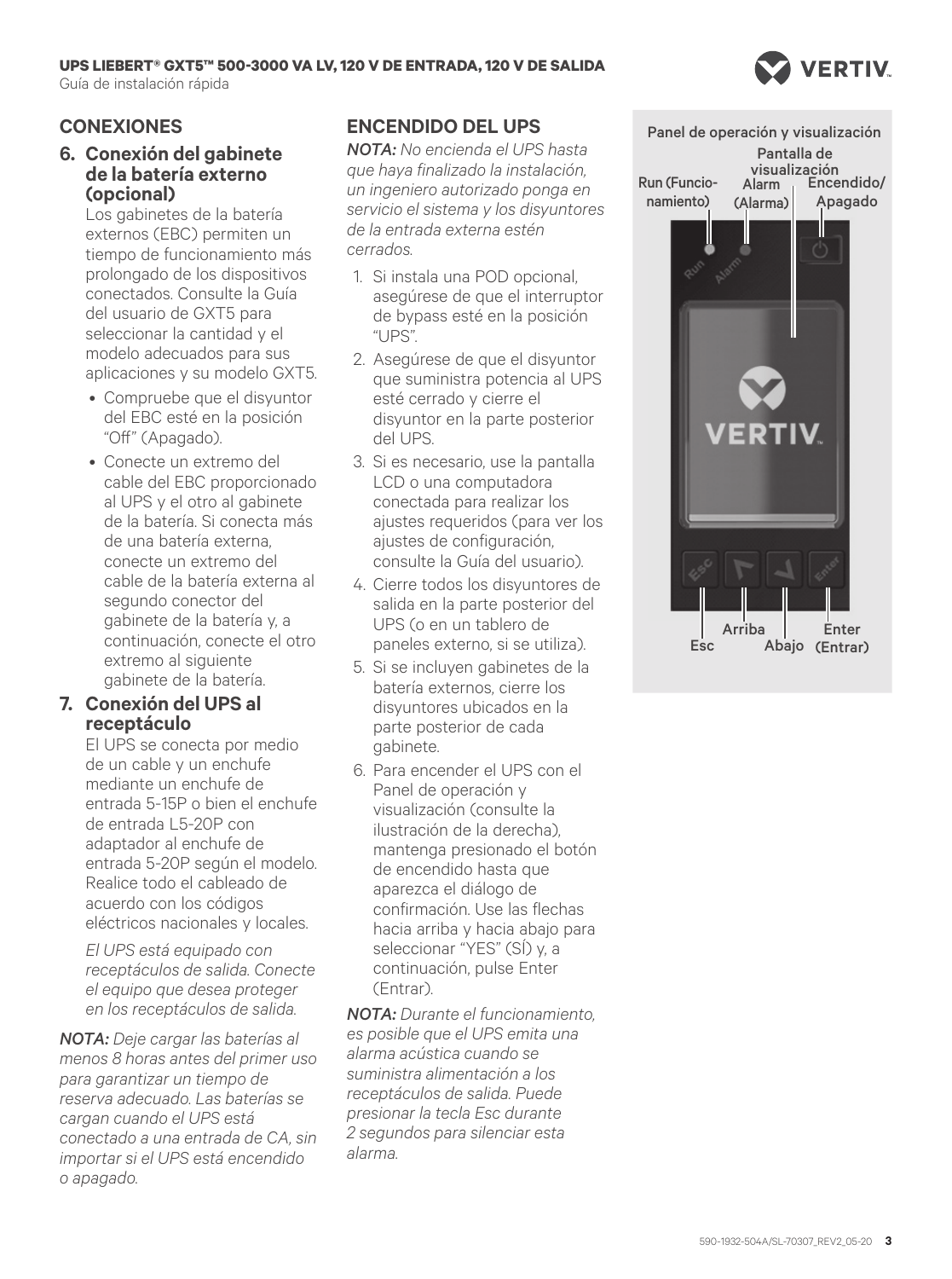

**Para ponerse en contacto con el servicio de asistencia técnica de Vertiv, visite www.Vertiv.com.**

© 2020 Vertiv Group Corp. Todos los derechos reservados. Vertiv™ y el logotipo de Vertiv son marcas comerciales o marcas comerciales registradas de Vertiv Group Corp. Todos<br>los demás nombres y logotipos mencionados son no tomado todas las precauciones para garantizar la exactitud e integridad de la información incluida en el presente documento, Vertiv Group Corp. no asume ninguna<br>responsabilidad, y rechaza toda responsabilidad legal, por lo

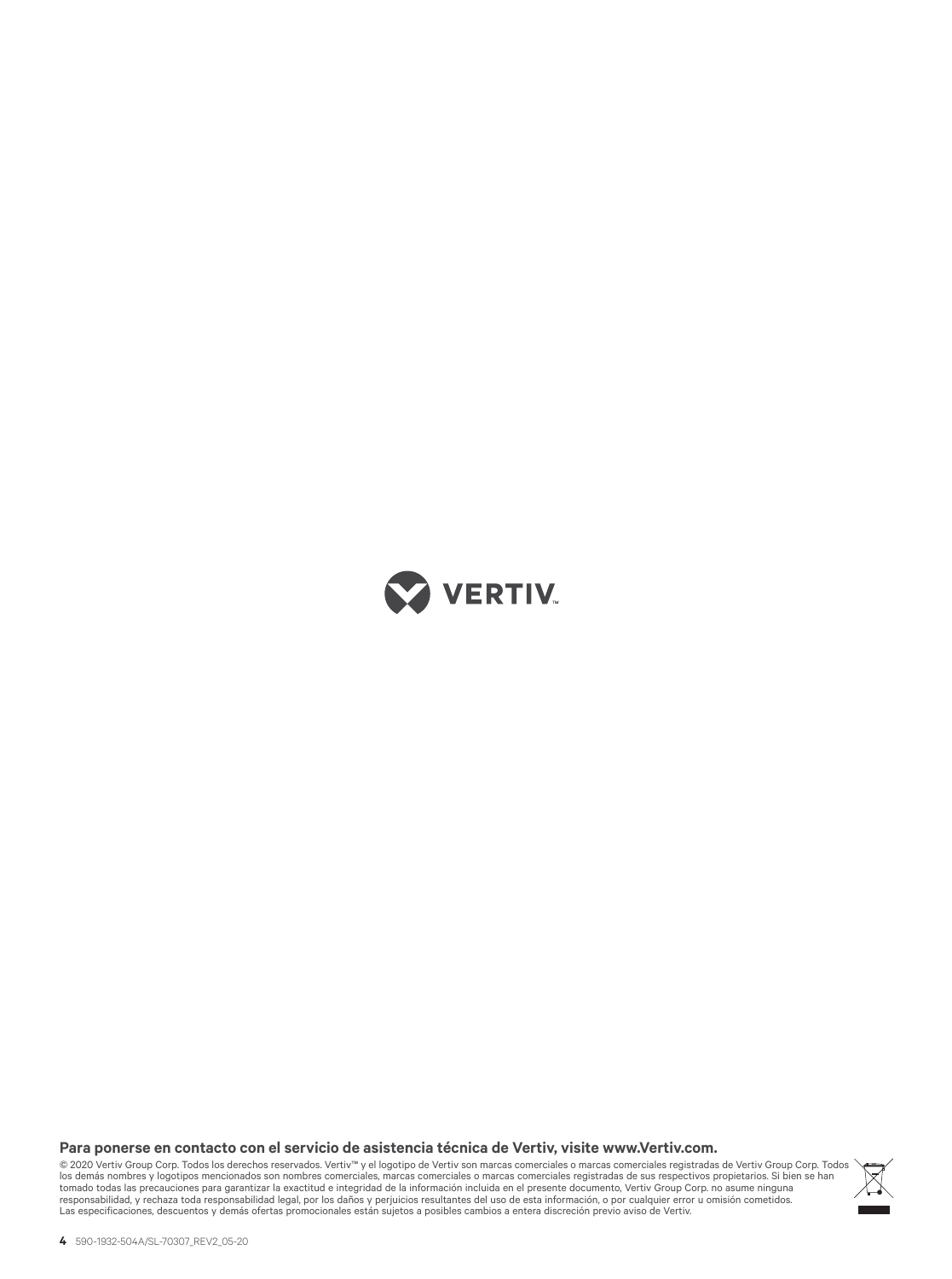## **VERTIV ASC LIEBERTMD GXT5MC 500-3 000 VA LV, ENTRÉE 120 V, SORTIE 120 V** Guide d'installation rapide



Merci d'avoir choisi un système d'alimentation sans coupure Vertiv! Nous vous remercions de votre confiance et sommes convaincus que notre produit assurera une alimentation sans coupure de tous vos équipements connectés pendant de nombreuses années. Outre ce produit, Vertiv vous propose une gamme complète de racks, de PDU, de solutions de gestion thermique, de commutateurs KVM et de consoles série. Vertiv vous offre également un large éventail de services et d'options de garantie étendue. Si vous avez besoin d'aide, n'hésitez pas à contacter Vertiv ou l'un de nos revendeurs ou représentants locaux. Nous sommes là pour vous aider.

Nous espérons que vous continuerez à choisir Vertiv pour tous les besoins futurs de votre infrastructure!

L'équipe Vertiv

## CONFIGURATIONS DES MODÈLES

#### GXT5-500/750/1000/1500LVRT2UXL

*IMPORTANT : avant d'installer votre ASC Liebert GXT5, de la raccorder à l'alimentation ou de l'utiliser, veuillez consulter le Guide de sécurité et conformité. Pour obtenir des informations détaillées sur l'installation, l'utilisation, la maintenance et le dépannage, reportez-vous au Guide d'utilisation du GXT5 correspondant à votre modèle, disponible sur le site www.Vertiv.com.*

## **INSTALLATION**

## **1. Inspection de l'ASC**

Vérifiez que l'ASC n'est pas endommagée. Si des dommages sont visibles, ne procédez pas à l'installation et contactez notre service d'assistance téléphonique au 1-800-222-5877, option de menu 3, ou envoyez un courriel à l'adresse microups. warranty@vertiv.com.

#### **2. Choix de l'emplacement** Installez l'ASC dans un environnement dont la

température est contrôlée et qui ne présente aucun élément corrosif ou conducteur. Évitez les emplacements à proximité d'une source de chaleur ou d'eau et directement exposés au soleil. Laissez un espace d'environ 10 cm autour de l'ASC pour garantir une aération correcte.



| <b>ASC GXT5</b> |                                                                     |                 |                                                                                      |
|-----------------|---------------------------------------------------------------------|-----------------|--------------------------------------------------------------------------------------|
| $N^{\circ}$     | Description                                                         | $N^{\circ}$     | <b>Description</b>                                                                   |
|                 | Voie Liebert <sup>MD</sup> IntelliSlot <sup>MC</sup>                | 7               | Disjoncteur d'entrée                                                                 |
| $\mathcal{P}$   | Voie USB                                                            | 8               | Prise et cordon d'alimentation d'entrée                                              |
| 3               | Voie RS-485 - Utilisée pour les<br>capteurs de température externes | 9               | Voie RS-232 - Utilisée pour la connexion<br>à l'interface de ligne de commande (CLI) |
| 4               | Connecteur pour batterie externe                                    | 10 <sup>°</sup> | Contacts secs, détection des batteries<br>(3). entrée REPO (REPO)                    |
| 5               | Prises de sortie non programmables                                  | 11              | Prise et cordon d'alimentation de sortie                                             |
| 6               | Prises de sortie programmables                                      | 12              | Disjoncteur de sortie                                                                |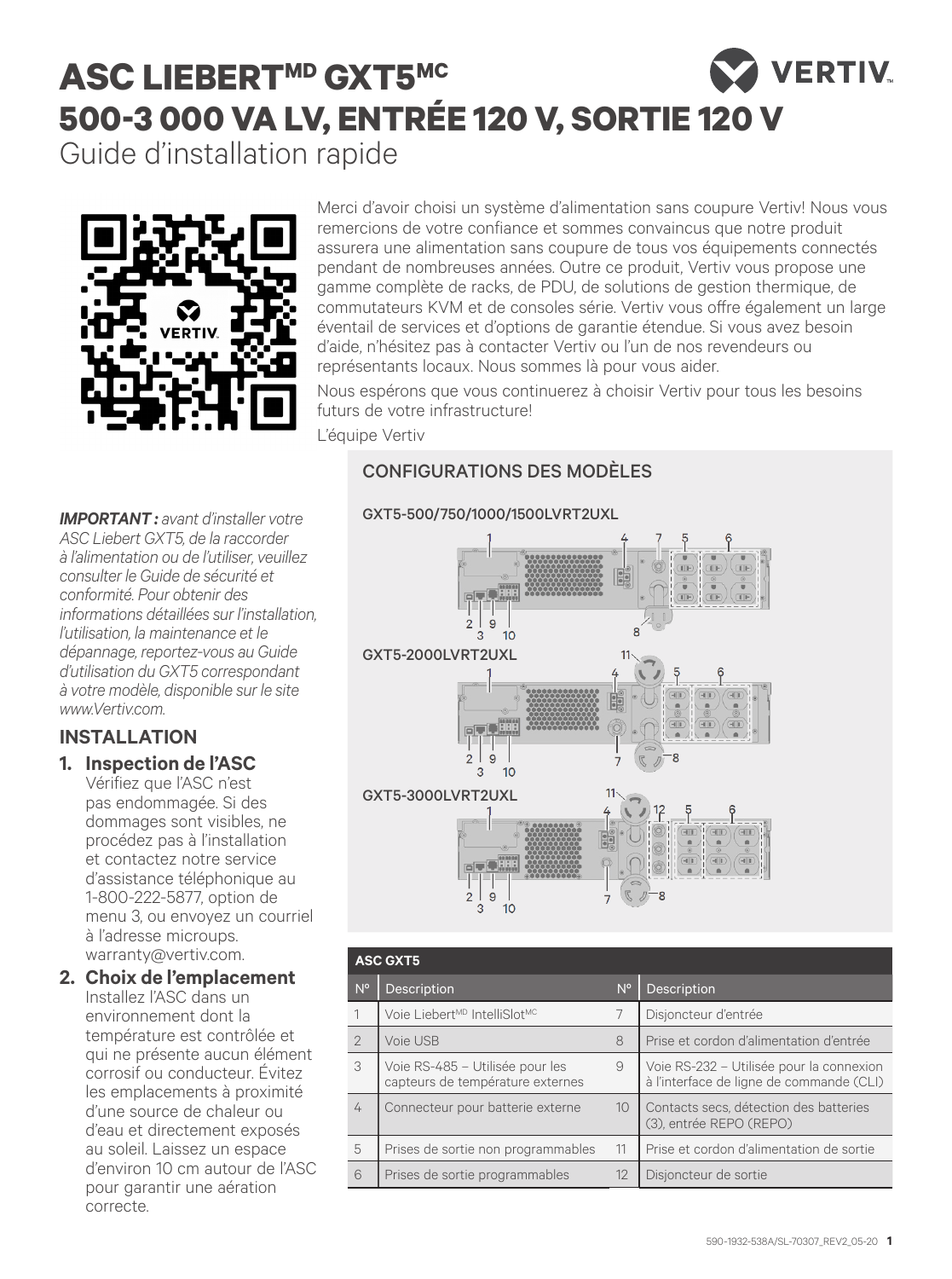

#### Connexions entre l'ASC GXT5MC et l'armoire de batteries externe



La prise d'entrée doit être proche et facilement accessible.

#### **3. Installation de l'ASC**

L'ASC et les armoires de batteries externes en option peuvent être installées en tour ou dans un rack.

- Pour une installation en tour, assemblez et fixez les supports de tour et les entretoises.
- Pour une installation en rack :
	- 1. Retirez les batteries internes de l'ASC pour pouvoir l'installer plus facilement dans le rack.
	- 2. Fixez les poignées à l'ASC.
	- 3. Installez le kit de rails dans le rack.

*NOTA : l'étagère du kit de rack doit être alignée avec le numéro d'unité de rack approprié.* 

4. Installez l'ASC dans le rack.

5. Fixez les poignées au rack. Une fois l'installation de l'ASC terminée, réinstallez les batteries internes.

| <b>CÂBLAGE</b>    |                                |  |
|-------------------|--------------------------------|--|
| <b>Modèle</b>     | Disjoncteur externe recommandé |  |
| GXT5-500LVRT2UXL  |                                |  |
| GXT5-750LVRT2UXL  | 12A                            |  |
| GXT5-1000LVRT2UXL |                                |  |
| GXT5-1500LVRT2UXL | 15A                            |  |
| GXT5-2000LVRT2UXL | 20A                            |  |
| GXT5-3000LVRT2UXL | 30 A                           |  |

#### Installation de l'ASC

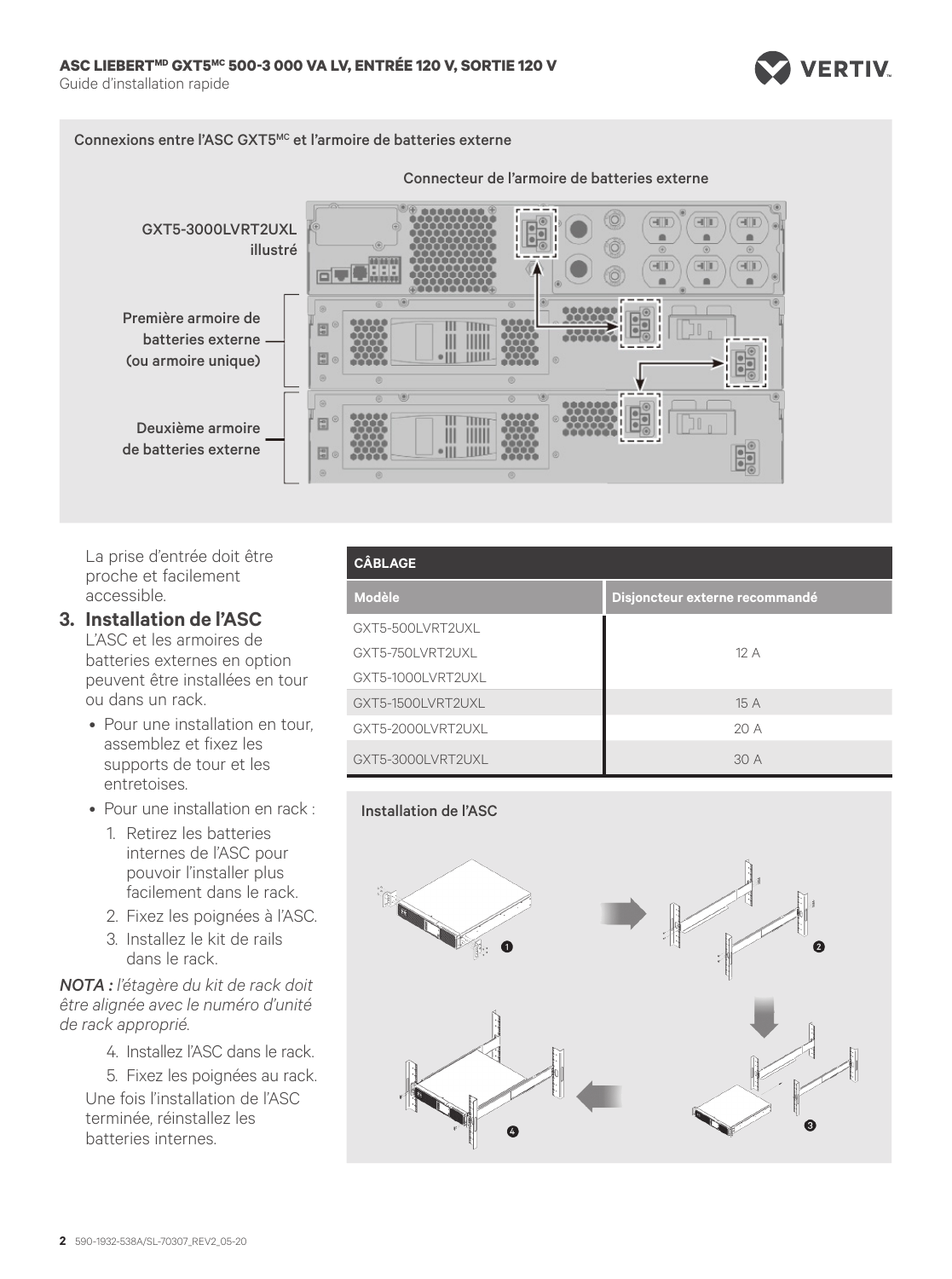## **ASC LIEBERTMD GXT5MC 500-3 000 VA LV, ENTRÉE 120 V, SORTIE 120 V**

Guide d'installation rapide



## **CONNEXIONS**

#### **6. Connexion d'une armoire de batteries externe (en option)**

Les armoires de batteries externes (EBC) prolongent l'autonomie sur batterie des appareils connectés. Reportezvous au Guide d'utilisation du GXT5 pour sélectionner le modèle et la quantité appropriés pour votre modèle de GXT5 et vos applications.

- Vérifiez que le disjoncteur de l'armoire de batteries externe est en position « Off » (Arrêt).
- Raccordez une extrémité du câble de l'EBC fourni à l'ASC et l'autre extrémité à l'armoire de batteries. Si vous connectez plus d'une armoire, raccordez une extrémité du câble de l'armoire de batteries externe au second connecteur de la première armoire, puis l'autre extrémité à l'armoire suivante.

#### **7. Connexion de l'ASC à la prise**

L'ASC est connectée par le biais d'une fiche et d'un cordon à l'aide d'une prise d'entrée 5-15P ou L5-20P avec adaptateur pour prise d'entrée 5-20P en fonction de votre modèle. Procédez au câblage conformément à l'ensemble des codes électriques locaux et nationaux.

*L'ASC est équipée de prises de sortie. Connectez-y l'équipement à protéger.* 

*NOTA : laissez les batteries se recharger au moins 8 heures avant la première mise en route afin de garantir une autonomie suffisante. Les batteries se chargent lorsque l'ASC est connectée à une entrée c.a., qu'elle soit allumée ou éteinte.*

## **MISE SOUS TENSION DE L'ASC**

*NOTA : ne démarrez pas l'ASC tant que l'installation n'est pas terminée, que le système n'a pas été mis en service par un technicien agréé et que les disjoncteurs d'entrée externes ne sont pas fermés.*

- 1. Si vous installez un POD en option, vérifiez que le commutateur de dérivation est en position « UPS » (ASC).
- 2. Assurez-vous que le disjoncteur alimentant l'ASC est fermé et fermez le disjoncteur d'entrée à l'arrière de l'ASC.
- 3. Utilisez si nécessaire l'écran ACL ou un ordinateur connecté pour effectuer les réglages nécessaires. (Reportez-vous au guide d'utilisation pour la configuration.)
- 4. Fermez tous les disjoncteurs de sortie situés à l'arrière de l'ASC (ou sur un panneau externe, le cas échéant).
- 5. Si des armoires de batteries externes sont connectées, fermez les disjoncteurs situés à l'arrière de chaque armoire.
- 6. Mettez l'ASC sous tension à l'aide du panneau de fonctionnement et d'affichage (reportez-vous à la figure sur la droite) en appuyant longuement sur le bouton d'alimentation jusqu'à ce que la boîte de dialogue de confirmation s'affiche. Utilisez les flèches vers le haut et le bas pour sélectionner « YES » (OUI), puis appuyez sur « Enter » (Entrée).

*NOTA : pendant le fonctionnement, l'ASC peut déclencher une alarme lorsque les prises de sortie sont alimentées. Vous pouvez appuyer sur le bouton « Esc » (Échap) pendant 2 secondes pour désactiver l'alarme sonore.*



Échap

Vers le bas